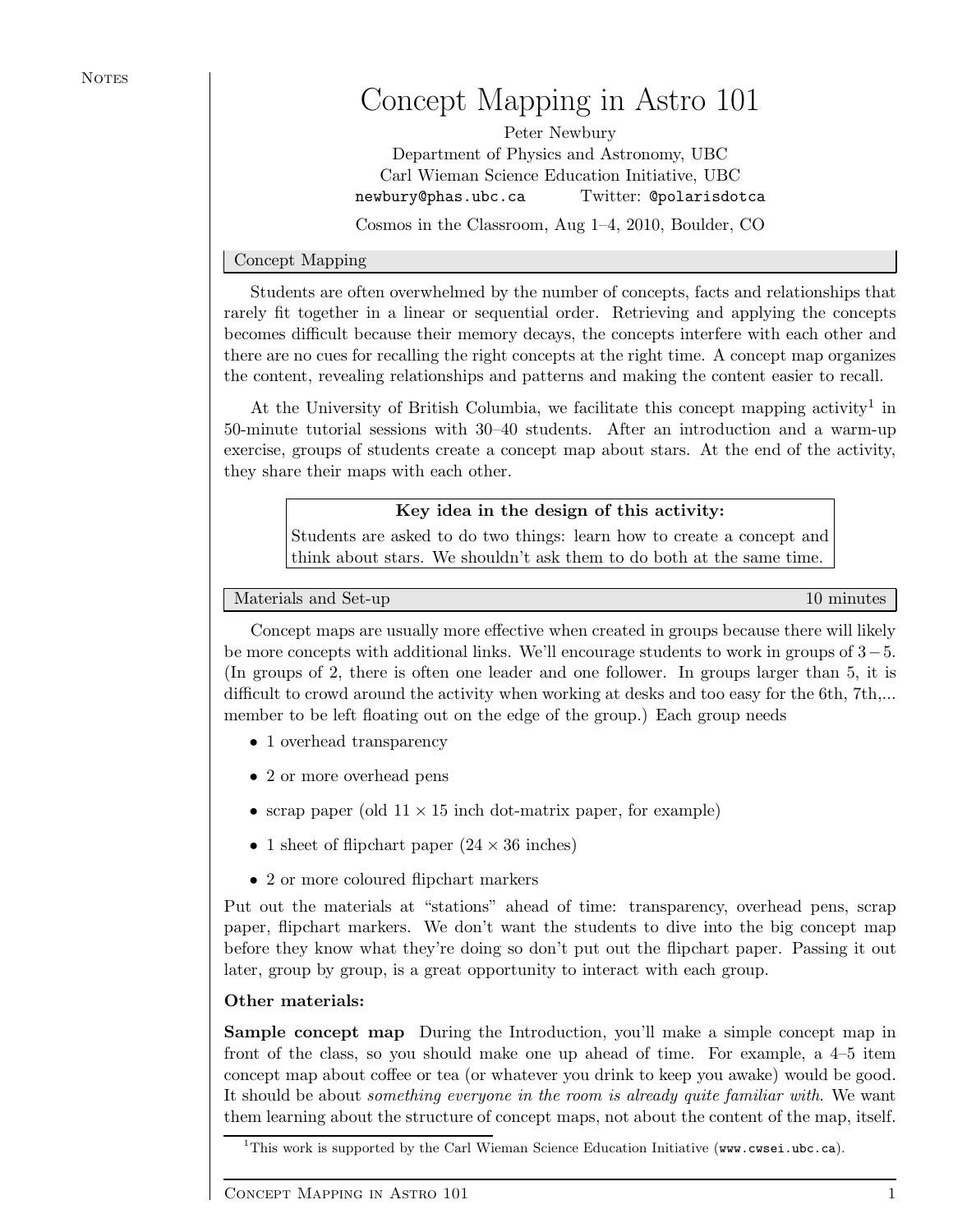Master list of concepts about stars There are benefits to the students generating their own list of items to include in the concept map, like students revealing misconceptions by including and/or linking concepts you did not expect. There is a cost, too, though: time. We'll compromise here. During the activity, you'll be watching how each group progresses and you may need to feed in any critical concepts they've left out. More about that below.

# Part 1: Introduction to concept maps with an example 5 minutes

Students will not generally engage in an activity if they can't see why it's useful to them. Concept maps need extra motivation because they are usually different than anything the students have done before or been tested on. The main selling point of this activity is that it will help them prepare for the upcoming exam. We'll motivate them to participate by explaining how this activity will help them:

It's easy to get overwhelmed by the number of concepts, facts and relationships about stars. Remembering it all during an exam is hard because

- our memory decays
- the concepts interfere with each other
- there are no cues for recalling the right concepts at the right time.

Today, you're going to draw a concept map about stars that will help you organize the concepts and link together the ones that are related. This should help you recall the material when you write the exam.

Share an example with the students: use a whiteboard or overhead to create the concept map you made up ahead of time. Do it out loud so they can hear what's going on in your head, how you decide what to include, where to put the nodes, how to link them together. Model the use of different sized bubbles or different kinds of lines and arrows to indicate which concepts and relationships are more important.

| Part 2: Concept map practice | 10 minutes |
|------------------------------|------------|

Before creating their concept map about stars, the students need some practice. We give them a topic they're already familiar with so they can *concentrate on the process instead of* the content: the Vancouver 2010 Olympics.

Before you draw a concept map about stars, we're going to give you a topic you're already familiar with so you can think about the process instead of the content: the Vancouver 2010 Olympics. Please take 5 minutes to

- 1. Make a list of the 5 things they remember most about the Olympics. Which 1 or 2 are most important?
- 2. Put them on the overhead transparency and join them together with lines and arrows and labels telling the actions or relationships that connect them. Highlight the important ones.

When you're done, we'll compare a couple of your maps.

We're asking them to use the overhead transparency because after 5 minutes, we'll take a few minutes to look at a couple of their maps. As you wander around the room while they're making this map, look for candidates to share with the class.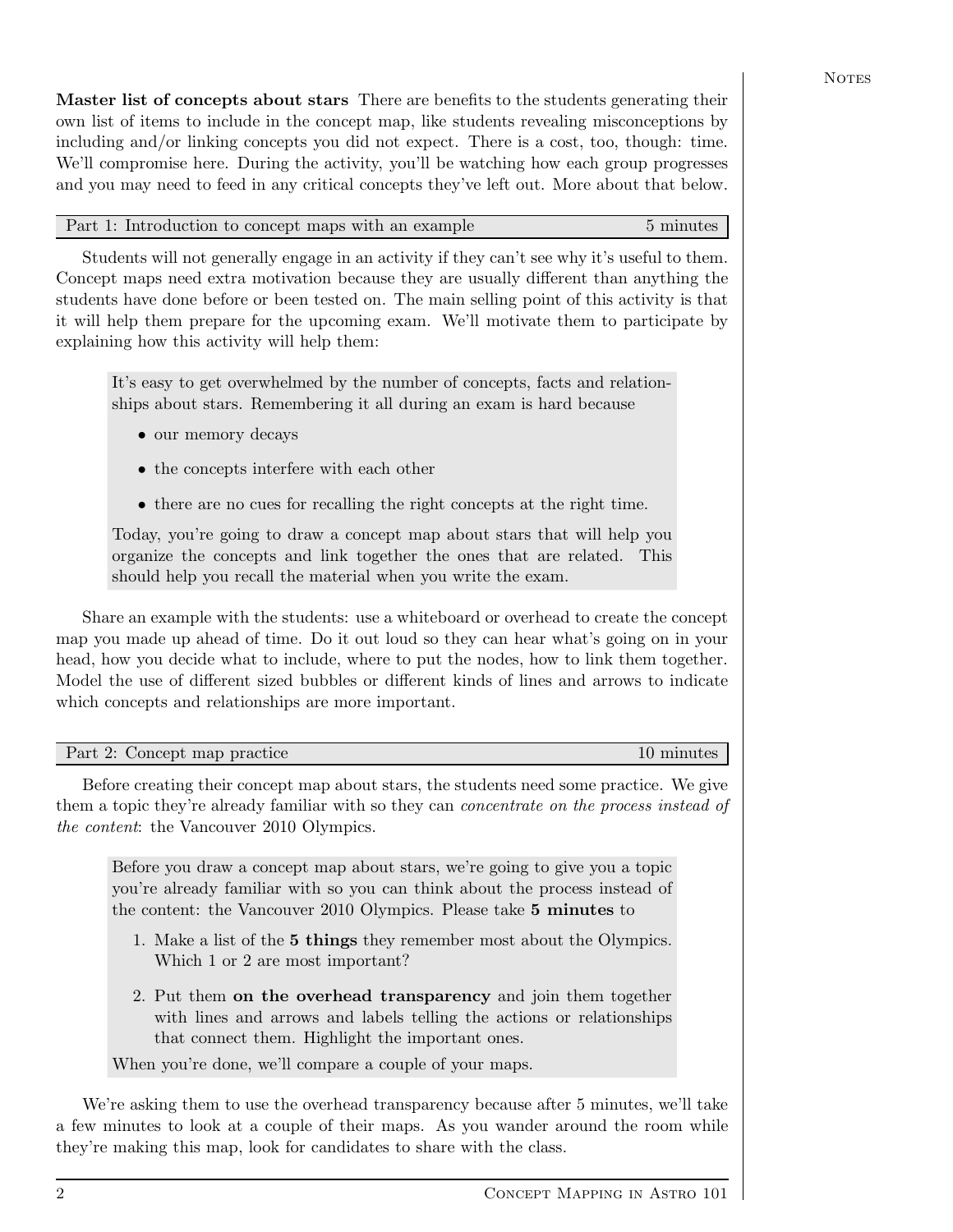**NOTES** 

When 5 minutes are up, put a good map on overhead. "Read" the map aloud, tracing the relationships, particularly if there's one you, yourself, experienced

hockey → drink lots of → beer . Yeah, I remember that one!

What you're doing is showing the students how to read a concept map, informally assessing it (more about formal assessment below) and giving them positive feedback. If they're unfamiliar with concept maps, they're certainly unfamiliar with what make a good or bad one. Perhaps "accidently" get stuck on a relationship and ask the group that made the map to explain what they meant. You can also ask the class for comments:

Did anyone else have these things? What different ones did you include?

Do you have some of the same things but with different relationships?

With this practice planning, creating and assessing concept maps, they're ready to proceed.

Part 3: Concept map about stars 25 minutes (until 10 min remaining)

In order to produce something in the time allowed, we need to give the students clear instructions of what to do, how to do it, and what to expect. We don't want them to waste any of their precious cognitive load on trivial matters like, "What do I do now?" or "How long do we have?"

Over the next 25 minutes, you are going to make a concept map about stars.

- Pretend you're doing it for other students in the class with the same vocabulary and knowledge as you (that is, it's not for your professor and it's not for your little brother.)
- Spend the first 10 minutes planning (use the scrap paper). Start by listing 5 important things about stars. Make a rough sketch of the layout. Add new items and links as you think of them.
- When you're happy with the layout, switch to the flipchart paper.

For the next 10 minutes, wander from group to group, checking on their progress. Remind them this is a rough draft and not to over-plan. Compare their concepts to the "master list". If there are some important concepts missing, suggest they add it:

I notice you don't have anything about how stars produce energy [Note: avoid saying, "I don't see fusion on your map."] That's pretty important, isn't it?

When the group seems happy with their draft and anxious to get onto the real thing, hand over a sheet of flipchart paper. Take the opportunity to remind them about emphasizing important concepts:

Before you start on the big paper, take 1 minute to look at your draft and identify the 2 or 3 most important concepts. Try to highlight those so when someone looks at your map, they'll easily see what's important about stars.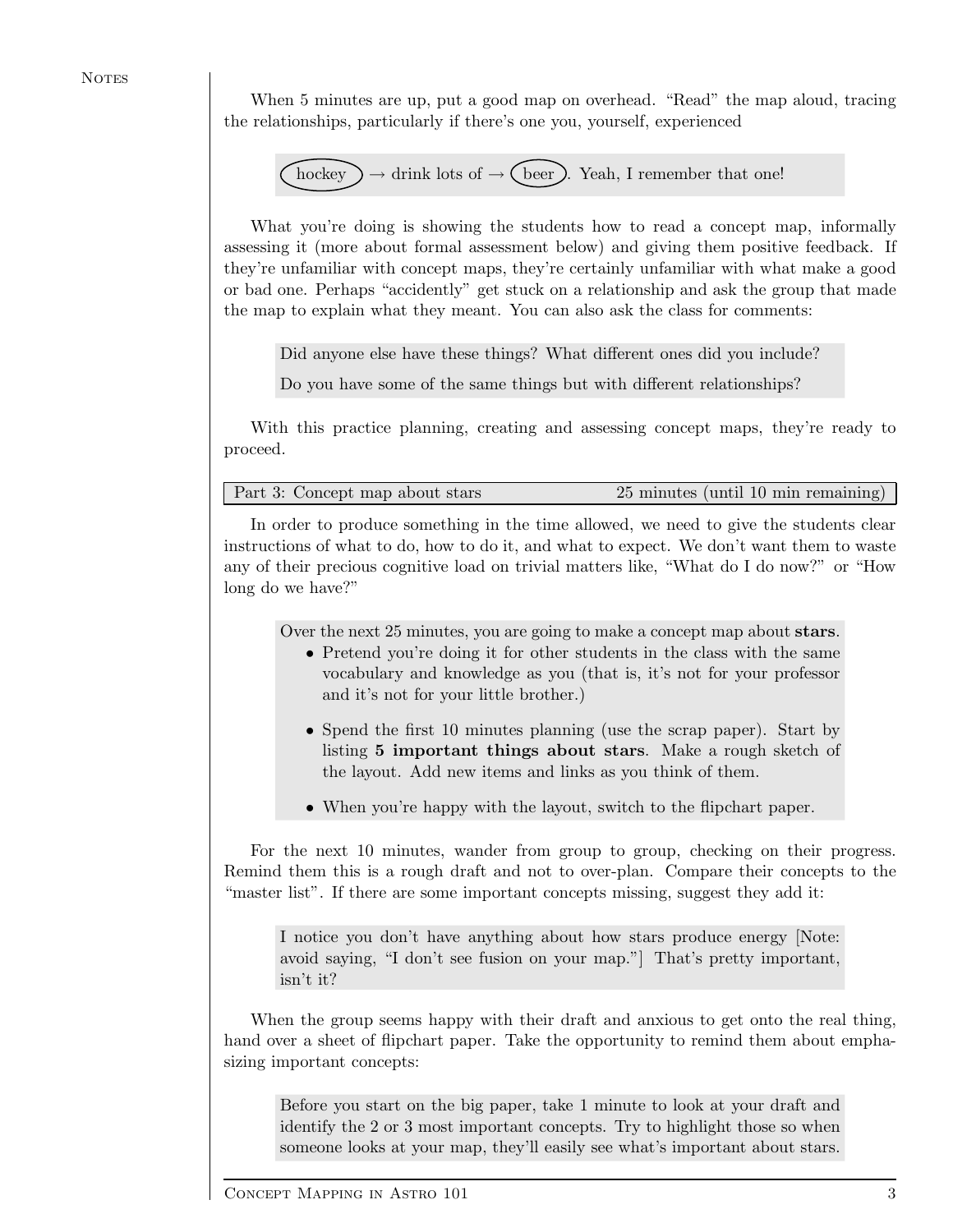Once the groups are working, wander from group to group, checking on their progress. Query them on unexpected or incorrect links, make suggestions if there are important missing concepts and links, encourage them to be creative. Ask them to put their names on the paper – it makes them responsible for the content and you'll need their names when you assign marks.

#### Part 4: Sharing their maps 10 min

The students should look at each other's concept maps: it will reinforce familiar links or alert them to different ways of thinking. It's likely you'll have to force them to stop so you should reassure them that it's okay if they're not done ("Concept maps are hardly ever finished...") That's different than most exercises where not finished means lost marks.

It's useful for people to explain their maps to each other, too, so invite half of each group wander for 5 minutes while the other half stays to explain, and then switch. Take the opportunity to eavesdrop on their conversations. It might reveal misconceptions you can leverage later.

At the very end of the tutorial, get the students to hand in the big concept maps so we can grade them.

#### Cleanup

Collect the overhead pens and coloured markers in separate containers. Check that there is enough scrap paper, overheads and flipchart paper for the next session.



A group of 4 students working on their concept map. They're working from both sides of the lab tables so that everyone can reach the map. It's a good idea to give each group 2 or more coloured markers to avoid "I'm in charge because I have the marker."



A completed concept map. Notice the link between white dwarfs, standard candles, luminosity and distance. It highlights the power of concept maps to reveal relationships between concepts likely presented at different times during the course.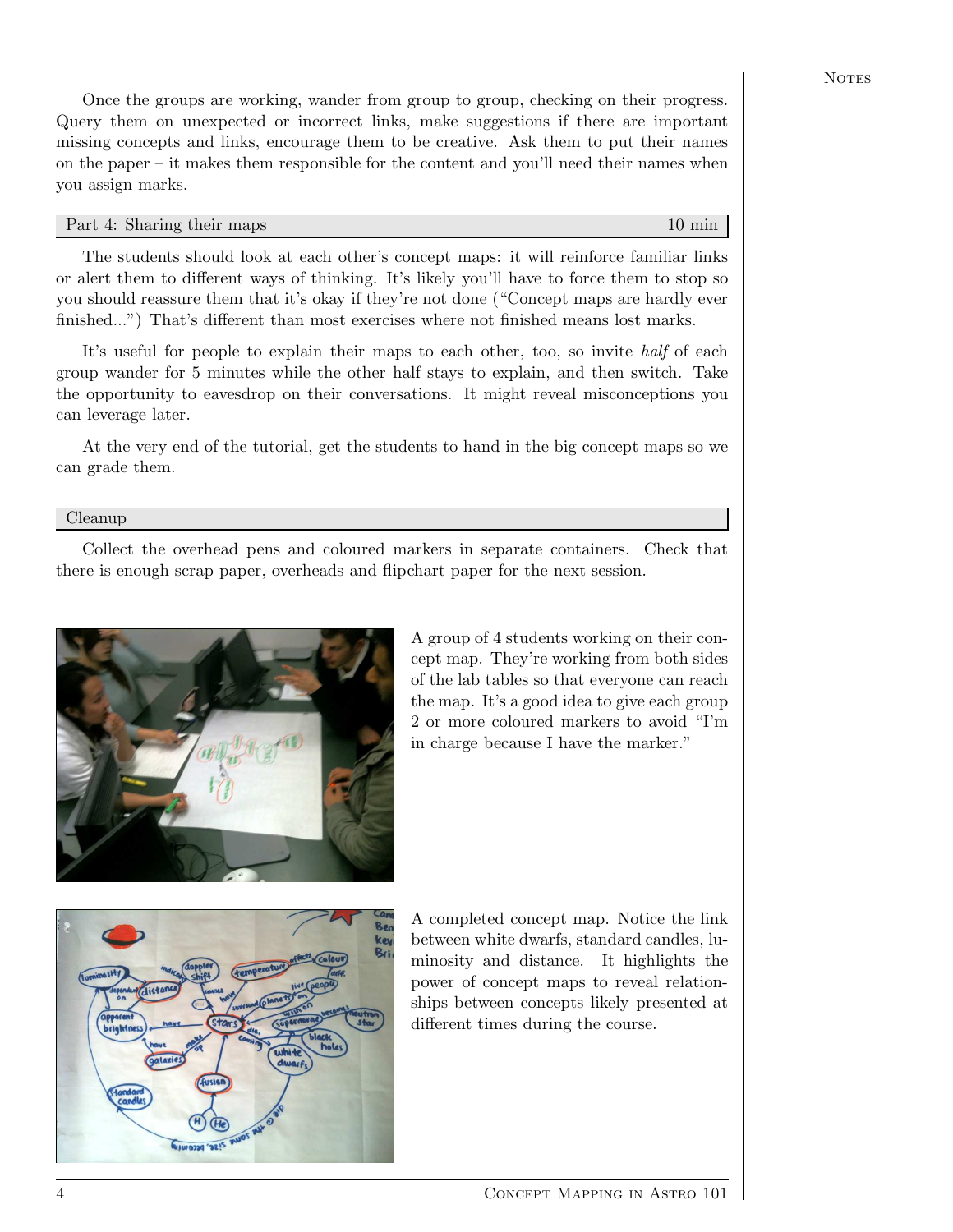#### Assessment

Here are several approaches to assessment that trade marking time against "resolution" and feedback.

- Participation A simple participated or not, pass/fail grade that rewards students who invested 50 minutes of their time.
- Qualitative Rating Rate each concept map on a scale of 1–5 or 1–10 based on how well the map represents the concepts and relationships.
- Number of Nodes, Links Count the number of nodes and labeled links (a defining characteristic of concept maps is that they describe not just what is related but also how so links should be labeled.) The higher the count, the greater the score.
- **Qualitative Rubric** This University of Minnesota<sup>2</sup> rubric assesses four criteria of the concept map: structure, relationships, exploratory and communication:

| Criteria      | Excellent                                                                                                                                                          | Good                                                                                                                                 | Adequate                                                                                                               | Marginal                                                                                                                | no credit,<br>unacceptable                                                                             |
|---------------|--------------------------------------------------------------------------------------------------------------------------------------------------------------------|--------------------------------------------------------------------------------------------------------------------------------------|------------------------------------------------------------------------------------------------------------------------|-------------------------------------------------------------------------------------------------------------------------|--------------------------------------------------------------------------------------------------------|
| structure     | $\overline{\text{non-linear}}$<br>structure that<br>provides<br>a.<br>very complete<br>picture of your<br>ideas                                                    | non-linear<br>structure that<br>provides<br>a<br>complete<br>pic-<br>ture of your<br>ideas                                           | non-linear<br>structure that<br>provides<br>a.<br>picture of your<br>ideas                                             | non-linear<br>structure that<br>shows<br>some<br>relationships<br>between ideas                                         | inappropriate<br>structure                                                                             |
| relationships | relative<br>im-<br>portance<br>of<br>ideas<br>is<br>in-<br>dicated<br>and<br>both<br>simple<br>and<br>complex<br>relationships<br>are very effec-<br>tively mapped | relative impor-<br>tance of ideas<br>indicated<br>is<br>relation-<br>and<br>ships are very<br>effectively<br>mapped                  | relative<br>im-<br>$\sigma$ f<br>portance<br>ideas is<br>in-<br>dicated<br>and<br>relationships<br>are mapped          | importance<br>is<br>evident<br>but not very<br>distinctive:<br>relationships<br>are somewhat<br>clear<br>but<br>lacking | differentia-<br>no<br>between<br>tion<br>ideas;<br>evidence<br>no<br>meaningful<br>οf<br>relationships |
| exploratory   | shows<br>map<br>complex<br>thinking<br>about<br>the<br>meaningful<br>relationships<br>between ideas,<br>themes<br>and<br>the framework                             | shows<br>map<br>effective think-<br>ing about the<br>meaningful<br>relationships<br>between ideas.<br>themes<br>and<br>the framework | shows<br>map<br>definite think-<br>ing about the<br>relationships<br>between ideas,<br>themes.<br>and<br>the framework | shows<br>map<br>think-<br>some<br>about<br>ing<br>relationships<br>between ideas,<br>themes.<br>and<br>the framework    | thinking<br>pro-<br>is<br>cess<br>not<br>clear                                                         |
| communication | information<br>is<br>presented<br>clearly<br>and<br>allows<br>for<br>$\mathbf{a}$<br>high level of<br>understanding                                                | information<br>presented<br>is<br>clearly<br>and<br>allows for<br>$\mathbf{a}$<br>good level of<br>understanding                     | information<br>presented<br>is<br>clearly<br>and<br>allows<br>for<br>a<br>basic level of<br>understanding              | information<br>is<br>presented<br>and<br>some<br>understanding<br>can be gained                                         | information is<br>not clear, very<br>difficult to un-<br>derstand                                      |

 $^{2}$ http://dmc.umn.edu/activities/mindmap/